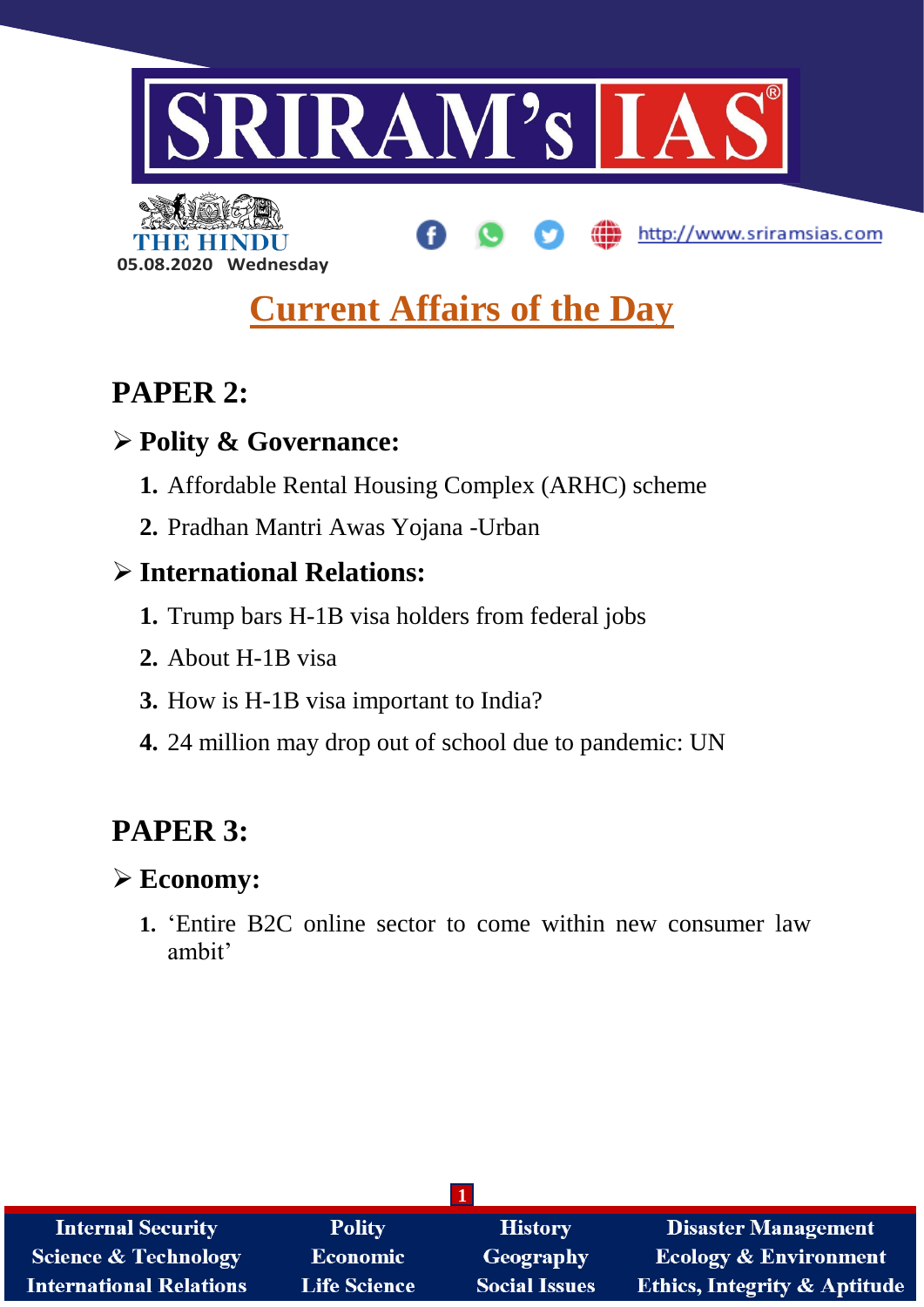

http://www.sriramsias.com

THE HINDL **05.08.2020 Wednesday**

# **Trump bars H-1B visa holders from federal jobs**

- $\triangleright$  Donald Trump has signed an executive order preventing federal agencies from contracting or subcontracting foreign workers — mainly those on **H-1B visas**.
- $\triangleright$  The move comes over a month after the Trump administration on June 23 suspended the H-1B visas, along with other types of foreign work visas, until the end of 2020 to protect American workers in a crucial election year. The new restrictions took effect from June 24.

# **Value Added Information**

## **About H-1B visa:**

- $\triangleright$  The H-1B is a United States visa under the Immigration and Nationality Act. It has roots in the earlier issued H-1 visa which was later split between H-1A (for nurses) and H-1B. H-1B is one of the most popular visas for foreigners visiting the US for business or trade purpose.
- $\triangleright$  It is a non-immigrant visa that allows US companies to employ foreign workers in speciality occupations that require theoretical or technical expertise.
- $\triangleright$  Speciality occupations include specialized fields like IT, finance, accounting, architecture, engineering, mathematics, science, medicine, etc. which usually require a bachelor's degree or higher.
- $\triangleright$  US employers wishing to bring in staff for long-term assignment prefer H1B visa because its application is quicker than applying for a US Green Card.
- $\triangleright$  H-1B visa has its roots in the H1 visa of the Immigration and Nationality Act; which split between H-1A (for nurses) and H-1B in 1990.
- $\triangleright$  Who will be worst hit: Worst hit by the new H1B bill will be Indian companies such as Infosys, TCS, and Wipro, as well as US tech giants like Apple, Facebook and Google, who use the H1B visa to fill positions that cannot be filled by American workers.

## **How is H-1B visa important to India?**

 Majority H-1B visa holder: India has been the only country that takes 70 per cent of the 85,000 H-1B visas applied annually. The H-1B visa is crucial for the IT sector in India.

| <b>Internal Security</b>        | <b>Polity</b>       | <b>History</b>       | <b>Disaster Management</b>              |
|---------------------------------|---------------------|----------------------|-----------------------------------------|
| <b>Science &amp; Technology</b> | Economic            | Geography            | <b>Ecology &amp; Environment</b>        |
| <b>International Relations</b>  | <b>Life Science</b> | <b>Social Issues</b> | <b>Ethics, Integrity &amp; Aptitude</b> |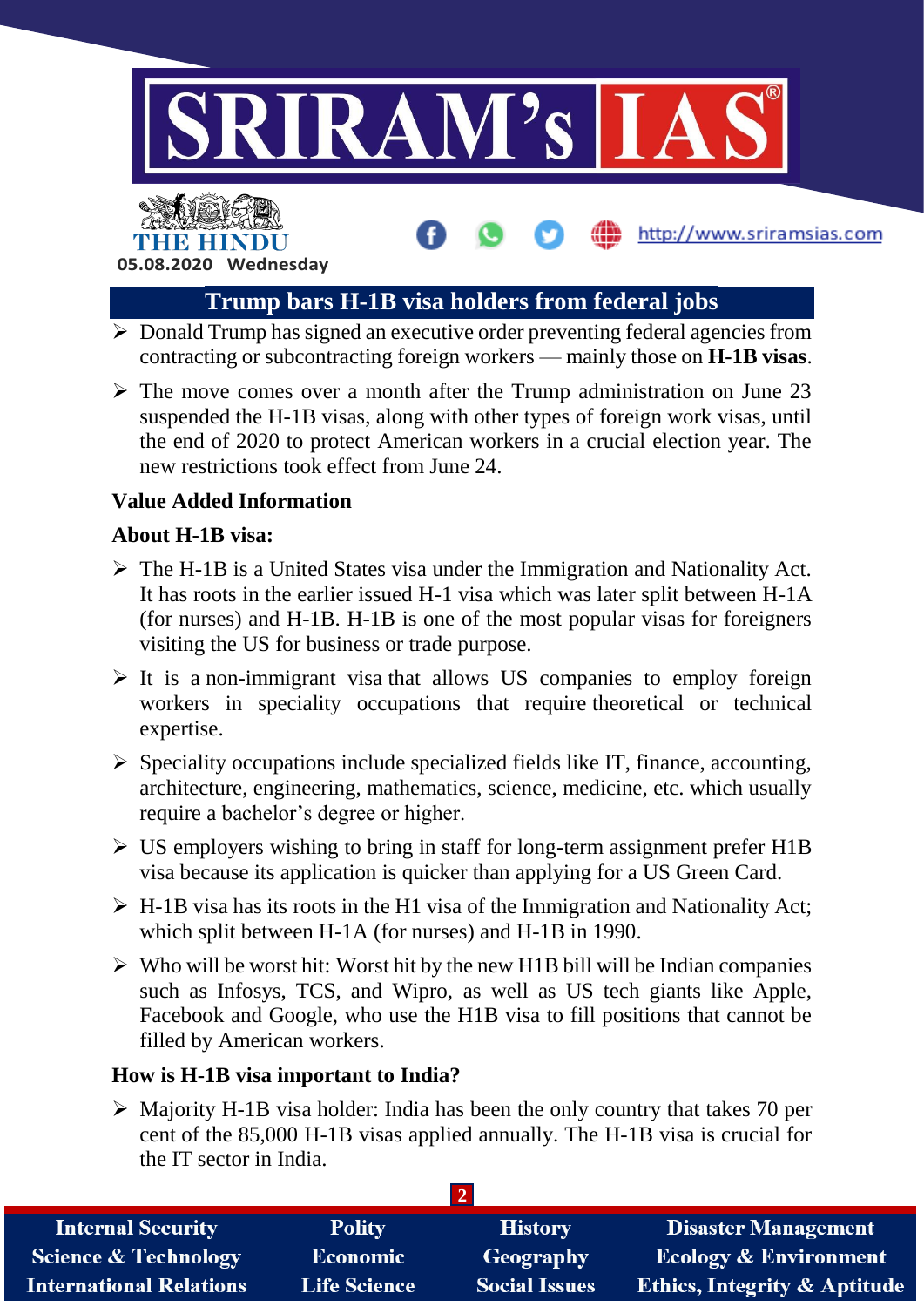

**05.08.2020 Wednesday**

THE HIN

- $\triangleright$  IT professionals: The technology companies of US depend on it to hire tens of thousands of employees each year from countries like India and China. Hence, a cancellation of H-1B visas will most adversely affect Indian IT professionals.
- $\triangleright$  Talent flow: The US should not obstruct the flow of talent from India as it is an important part of the economic cooperation and almost acts as a strategic bridge between the two countries, and is important for the bilateral ties.
- $\triangleright$  Problems that Indians face with current H-1B rules
- $\triangleright$  Recent changes in H-1B visa rules: Recently, US proposed revision of "specialty occupations" definition for the H1B visa. H1B visas will be issued to only the most-skilled foreigners or highest-paid beneficiaries.
- $\triangleright$  USCIS can reject H1B applications that do not provide the necessary required information when submitted.
- $\triangleright$  New rules require H-1B petitioners to first electronically register with USCIS.
- $\triangleright$  US can initiate deportation of expired H1-B holders.
- US Department of Homeland Security (DHS) is also considering ban on work authorization for spouses of H-1B visa holders.

# **32,000 flats in Delhi under housing scheme**

- $\triangleright$  Around 32,000 vacant flats built under various government schemes in Delhi and about 1,000 units in Faridabad will be included in the newly-announced **Affordable Rental Housing Complex (ARHC) scheme**, Union Housing and Urban Affairs Ministry Secretary Durga Shanker Mishra said on Tuesday.
- $\triangleright$  Mr. Mishra said the government would be signing a memorandum of agreement with States in a month. Under the scheme, around 2.95 lakh dwelling units in the country would be offered as ARHCs.

## **Value Added Information**

## **Affordable Rental Housing Complex (ARHC) scheme:**

 $\triangleright$  Recently, the Union Cabinet has approved a scheme for providing affordable rental housing to about 3 lakh urban migrants.

| <b>Internal Security</b>        | <b>Polity</b>       | <b>History</b>       | <b>Disaster Management</b>              |  |
|---------------------------------|---------------------|----------------------|-----------------------------------------|--|
| <b>Science &amp; Technology</b> | Economic            | Geography            | <b>Ecology &amp; Environment</b>        |  |
| <b>International Relations</b>  | <b>Life Science</b> | <b>Social Issues</b> | <b>Ethics, Integrity &amp; Aptitude</b> |  |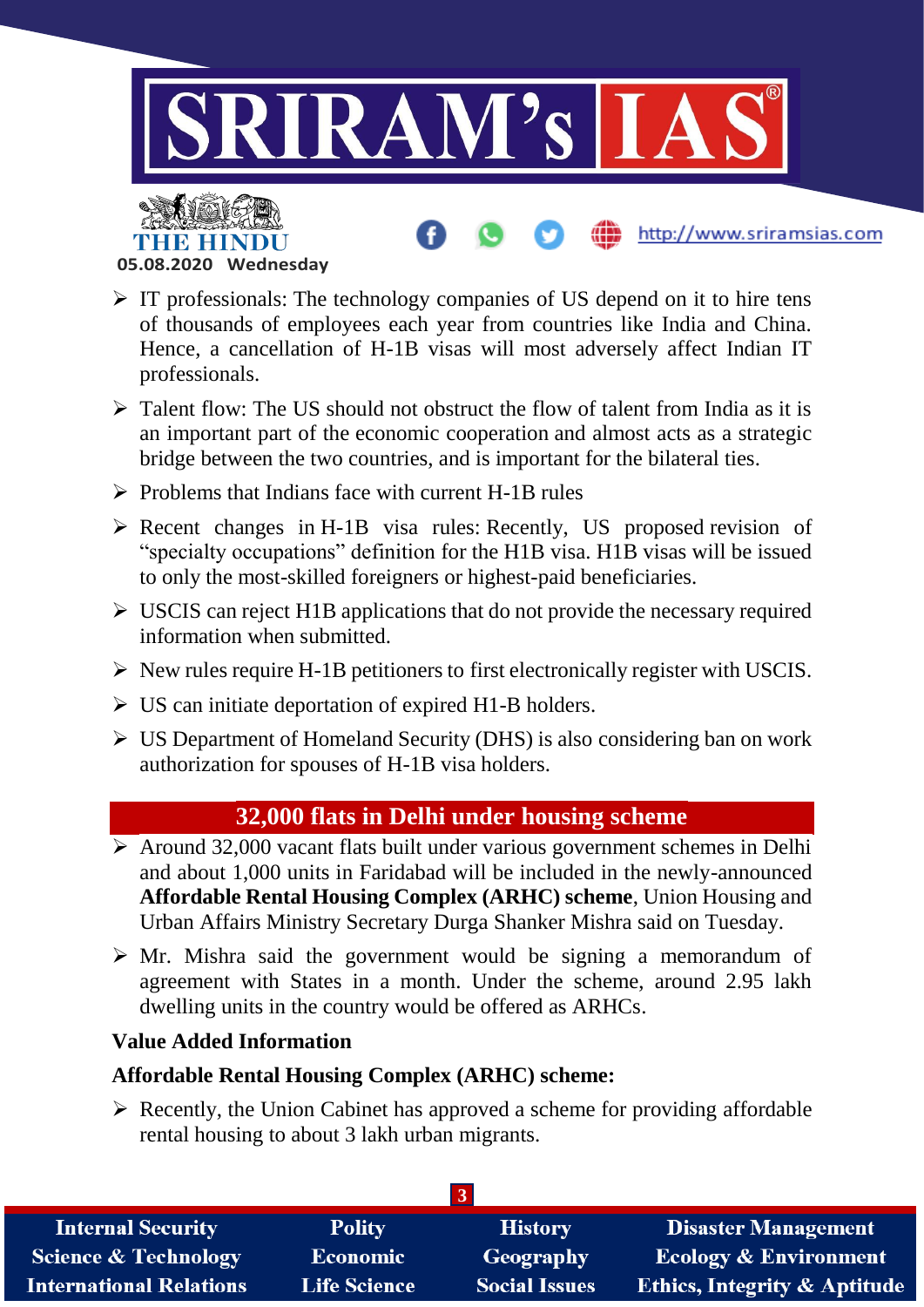



TIMIN

- $\triangleright$  It will be a sub-scheme of the Pradhan Mantri Awas Yojana- Urban that is implemented by the Ministry of Housing and Urban Affairs.
- $\triangleright$  The creation of Affordable Rental Housing Complexes (ARHCs) is as a part of the government's economic package to address the Covid-19 crisis. The scheme is in line with the vision of Atma Nirbhar Bharat.

# **Key Points:**

 Target Beneficiaries: Workers who come from rural areas or towns to work in manufacturing, hospitality, health, construction, etc.

### **Features:**

- Affordable Rental Housing: About 1.03 lakh completed government-funded houses across cities that are yet to be allotted to beneficiaries (Urban poor) under existing schemes would be converted into the rental housing complexes.
- $\triangleright$  Concession Agreements: The conversion will be done through concession agreements for 25 years.
- $\triangleright$  The States and Union Territories would invite bids to select concessionaires.
- $\triangleright$  Concessionaires will make the complexes livable by repair/retrofit and maintenance of rooms and filling up infrastructure gaps like water, sewer/ septage, sanitation, road etc.
- $\triangleright$  Complexes will revert to Urban Local Bodies (ULB) after 25 years to run on their own.
- $\triangleright$  Special Incentives to Entities: Special incentives like concessional loan at priority sector lending rate, etc. will be offered to private/ public entities to develop ARHCs on their own available vacant land for 25 years.
- $\triangleright$  Technology Innovation Grant: Under it an expenditure of Rs. 600 crore would be provided for projects using identified innovative technologies for construction.

| <b>Internal Security</b>        | <b>Polity</b>       | <b>History</b>       | <b>Disaster Management</b>              |  |
|---------------------------------|---------------------|----------------------|-----------------------------------------|--|
| <b>Science &amp; Technology</b> | <b>Economic</b>     | Geography            | <b>Ecology &amp; Environment</b>        |  |
| <b>International Relations</b>  | <b>Life Science</b> | <b>Social Issues</b> | <b>Ethics, Integrity &amp; Aptitude</b> |  |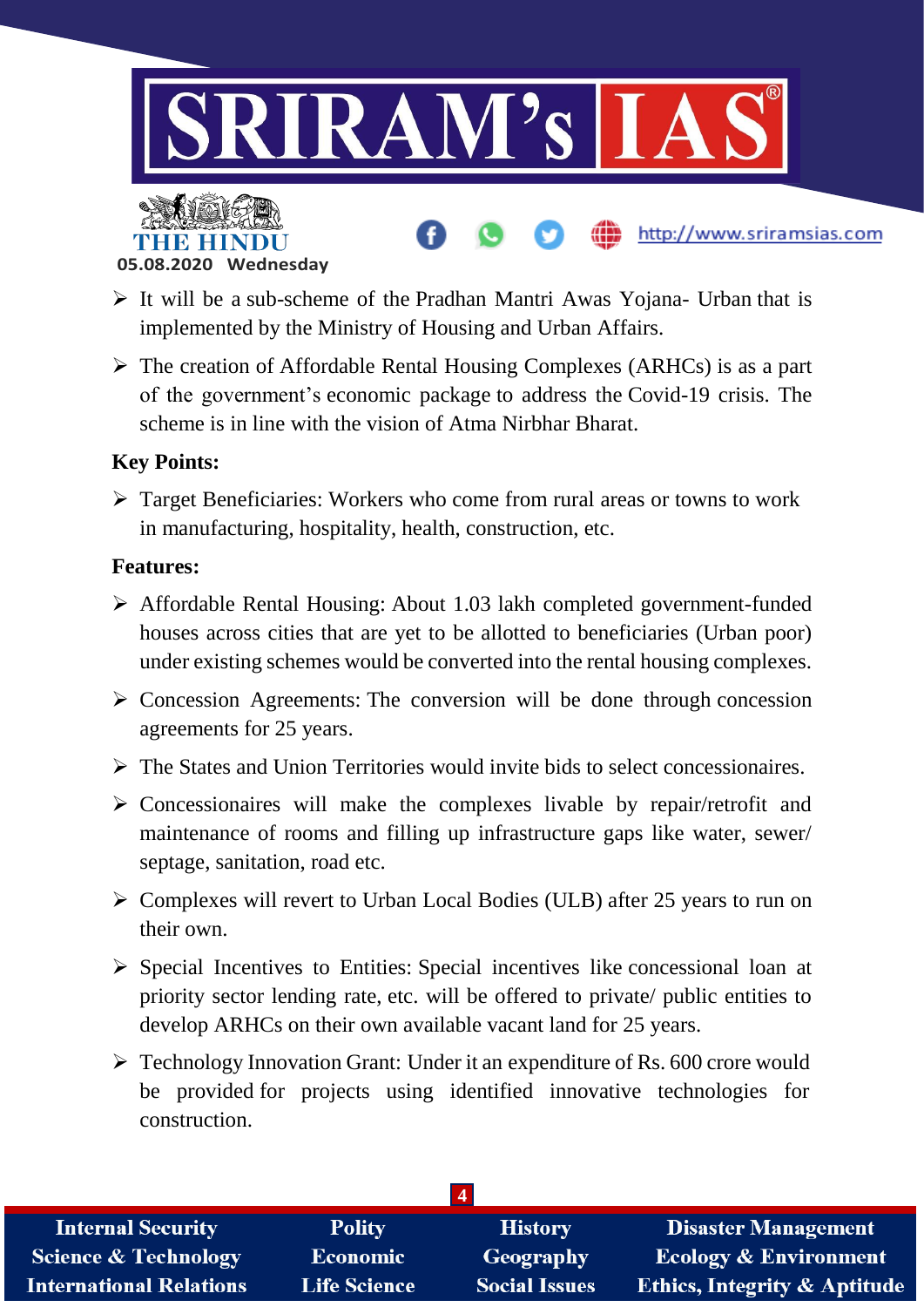

### **Significance:**

- $\triangleright$  Creation of New Ecosystem: It will create a new ecosystem in urban areas making housing available at affordable rent close to the place of work. Hence, cutting down unnecessary travel, congestion and pollution.
- $\triangleright$  Investment Opportunities: It would create a conducive environment for entities to develop AHRCs on their own vacant land which would enable new investment opportunities and promote entrepreneurship in the rental housing sector.
- Employment: Covid-19 pandemic has resulted in massive reverse migration of workers/ urban poor. Investment under ARHCs is expected to create new job opportunities.

### **Pradhan Mantri Awas Yojana -Urban:**

- $\triangleright$  It was launched in 2015 by the Ministry of Housing and Urban Affairs, in which affordable housing will be provided to the urban poor with a target of building 20 million affordable houses by 31st March 2022.
- $\triangleright$  It provides central assistance to Urban Local Bodies (ULBs) and other implementing agencies through States/UTs.
- $\triangleright$  Eligibility: All statutory towns as per Census 2011 and towns notified subsequently would be eligible for coverage under the Mission.

#### **Provisions:**

- $\triangleright$  In-situ Rehabilitation of existing slum dwellers using land as a resource through private participation.
- $\triangleright$  Credit Linked Subsidy.
- $\triangleright$  Affordable Housing in Partnership.
- $\triangleright$  Subsidy for Beneficiary-led individual house construction/enhancement.
- $\triangleright$  The mission promotes women empowerment by providing the ownership of houses in the name of female members or in joint name.

| <b>Internal Security</b>        | <b>Polity</b>       | <b>History</b>       | <b>Disaster Management</b>              |
|---------------------------------|---------------------|----------------------|-----------------------------------------|
| <b>Science &amp; Technology</b> | Economic            | Geography            | <b>Ecology &amp; Environment</b>        |
| <b>International Relations</b>  | <b>Life Science</b> | <b>Social Issues</b> | <b>Ethics, Integrity &amp; Aptitude</b> |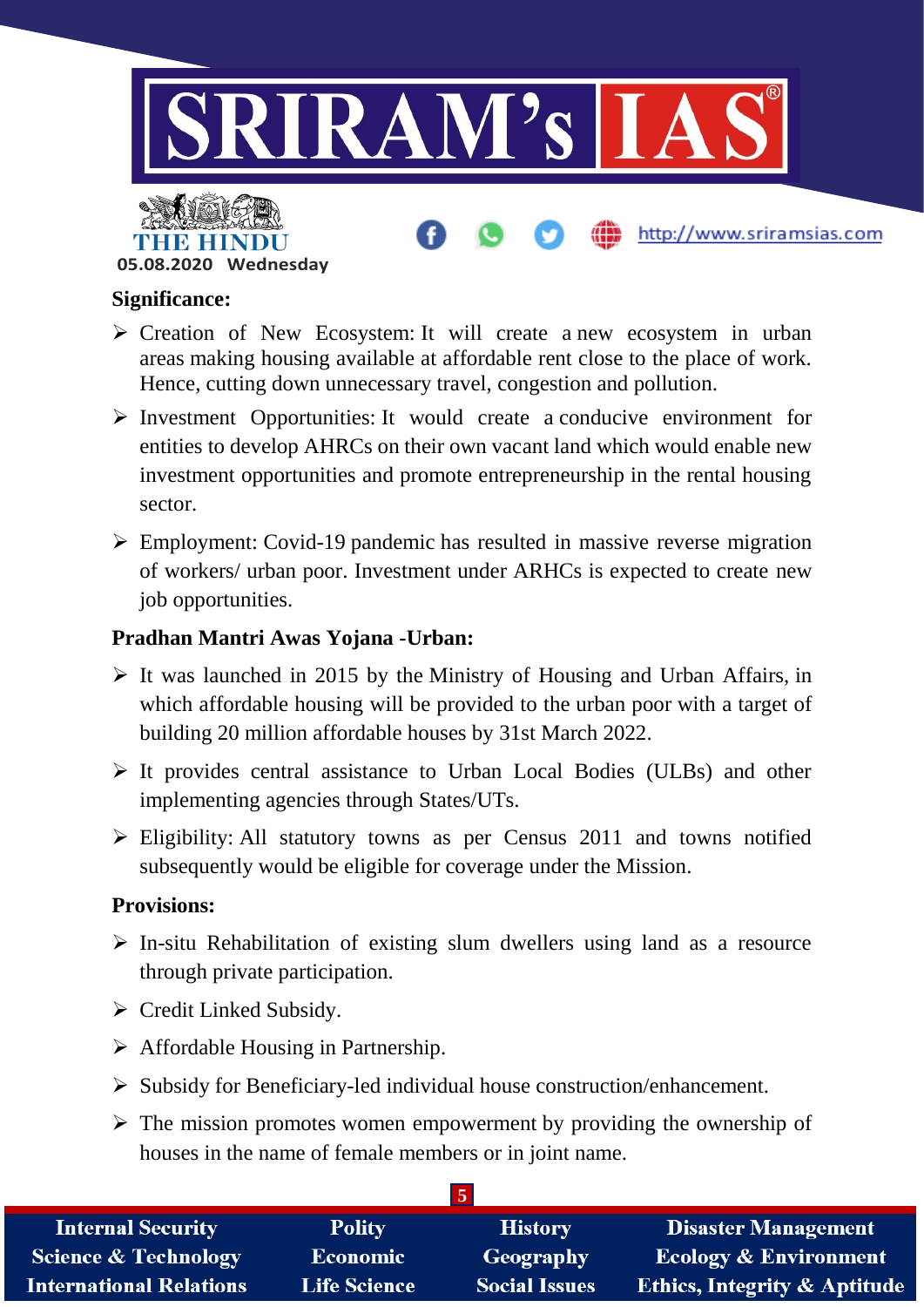

**05.08.2020 Wednesday**

# **24 million may drop out of school due to pandemic: UN**

# **Key findings:**

- $\triangleright$  Almost 24 million children are at risk of not returning to school next year due to the economic fallout of COVID-19, according to the United Nation's policy brief on the pandemic's impact on education, released on Tuesday. The educational financing gap is also likely to increase by one third.
- $\triangleright$  More than 1.6 billion learners across the world have been affected by the disruption of the education system, but the pandemic has also served to exacerbate existing disparities, with vulnerable populations in low-income countries taking a harder and longer hit.
- $\triangleright$  For example, during the second quarter of 2020, 86% of children at the primary level have been effectively out of school in poor countries, compared to just 20% in highly developed countries.
- $\triangleright$  "UNESCO estimates that 23.8 million additional children and youth [from pre-primary to tertiary] may drop out or not have access to school next year due to the pandemic's economic impact alone. The number of children not returning to their education after the school closures is likely to be even greater," says the policy brief, adding that girls and young women are likely to be disproportionately affected as school closures make them more vulnerable to child marriage, early pregnancy and gender-based violence.
- $\triangleright$  Even for those who do not drop out of school, learning losses could be severe, especially in the foundational years.
- $\triangleright$  Simulations on developing countries participating in the Programme for International Student Assessment (PISA) suggest that without remediation, a loss of learning by one-third [equivalent to a three-month school closure] during Grade 3 might result in 72% of students falling so far behind that by Grade 10 they will have dropped out or will not be able to learn anything in school.

| <b>Internal Security</b>        | <b>Polity</b>       | <b>History</b>       | <b>Disaster Management</b>              |
|---------------------------------|---------------------|----------------------|-----------------------------------------|
| <b>Science &amp; Technology</b> | Economic            | Geography            | <b>Ecology &amp; Environment</b>        |
| <b>International Relations</b>  | <b>Life Science</b> | <b>Social Issues</b> | <b>Ethics, Integrity &amp; Aptitude</b> |